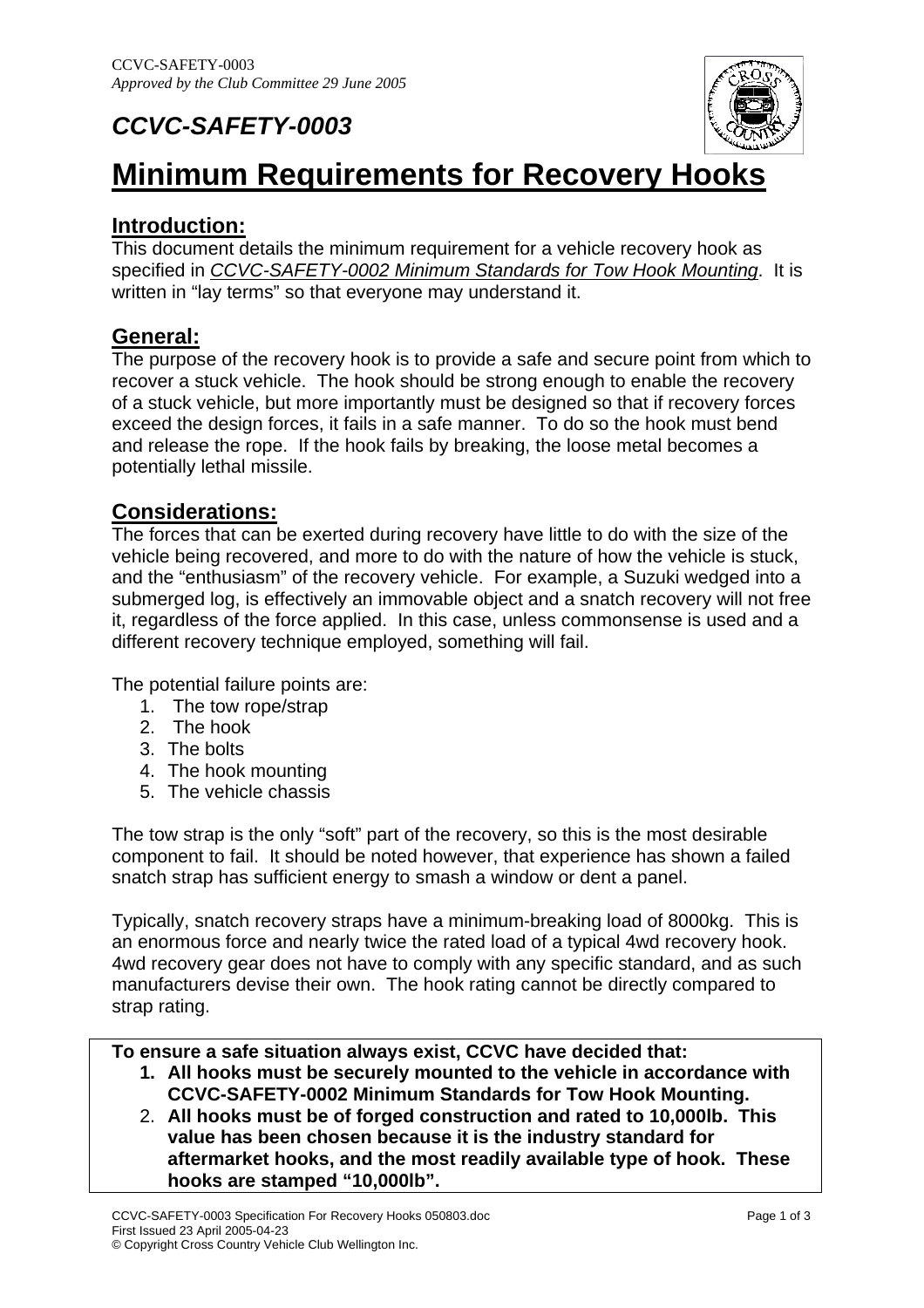

# **Recovery Hook Manufacture:**

A combination of the type of material and the manufacturing method will determine the failure mode of a hook. Unfortunately, it is usually very difficult to determine how a hook was manufactured or what it is made of.

## **Material:**

Mild steel is the household name for low-grade steel. It is relatively soft and can be easily bent or beaten into many shapes. It has high impact resistance, and knocked, it will bend rather than shatter. Unfortunately it is also relatively weak, so a hook would need to be made very heavy to take the loads required of it.

As steel becomes "stronger", it also becomes less malleable, or willing to bend. An example of higher-grade steel is the bolts securing the hook to the chassis. The club specifies ISO grade 8.8 because this is a good compromise between high strength and impact resistance. A grade 4.6 (mild steel) bolt will fail at half the load of a grade 8.8 bolt.

#### **Manufacturing Method:**

All steels are made up of microscopic grains linked together. The way these grains are joined partly determines the strength of the material.



When steel sections or plates, are made at the steel works, they are rolled into their shape. As such, the grains tend to line up along the length of the section. If a hook was machined from a solid plate as shown in the picture at left, the grains would be disjointed, and the hook could crack along one of the lines shown. This becomes more of a problem with "stronger" grades of steel.



When an object is cast, the metal flows into a mould in no particular order, so the grains tend to be somewhat disjointed. This can make the material brittle. Though it is strong enough for normal applications, in an overload situation, the end of the hook is likely to break off.



A forged hook has the grains in line similar to the machined hook, but the grains follow the shape of the hook. Rather than acting as "crack here" lines, the lines in the forged hook make the material more malleable and can be described as "bend along here" lines. In an overload situation, the hook will bend without breaking.